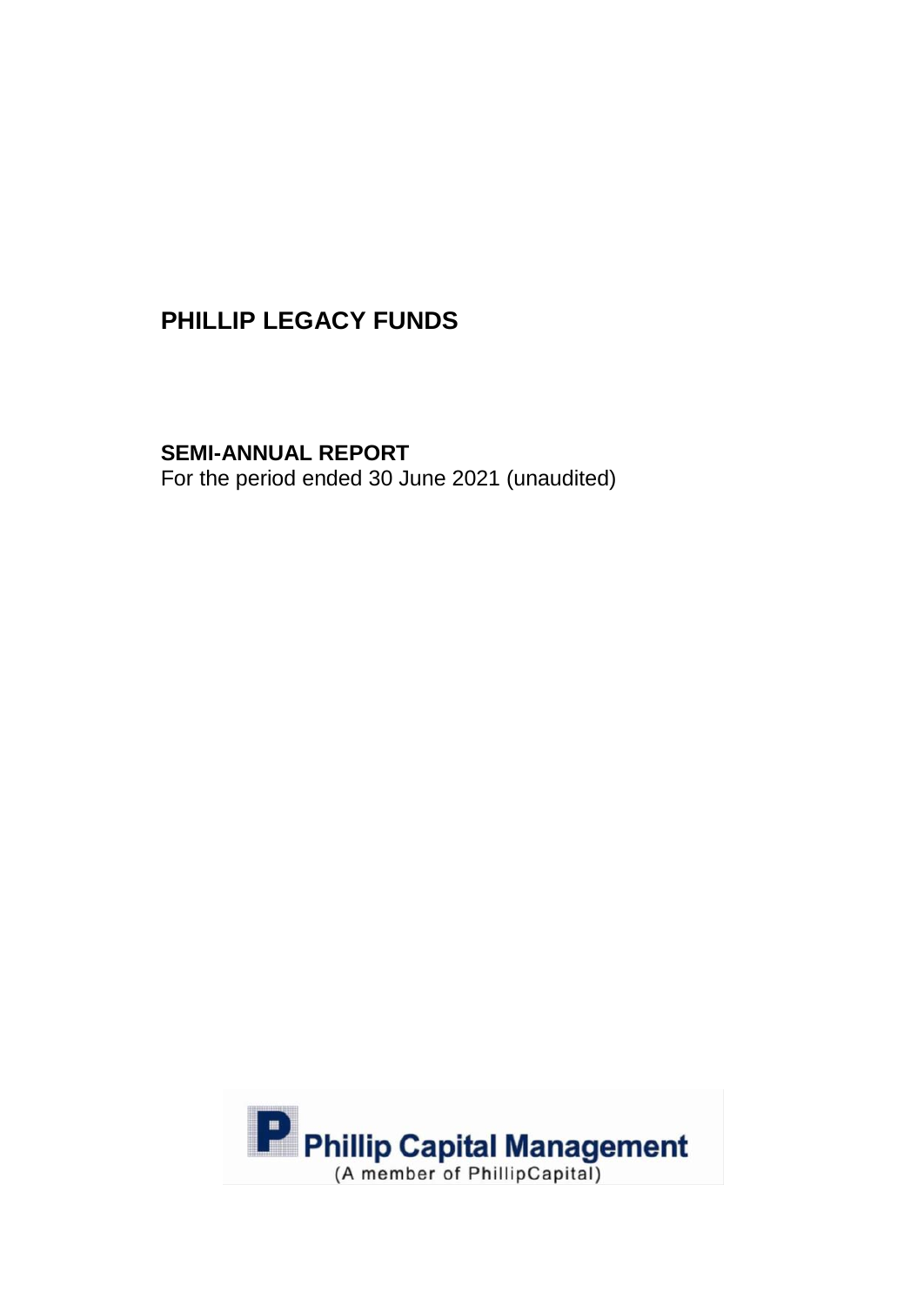## **CONTENTS**

|                                              | Page      |
|----------------------------------------------|-----------|
| Directory                                    | 1         |
| Manager's Investment Report                  | $2 - 9$   |
| <b>Financial Statements</b>                  |           |
| <b>Statement of Total Return</b>             | 10        |
| <b>Statement of Financial Position</b>       | 11        |
| Statement of Movements of Unitholders' Funds | 12        |
| <b>Statement of Portfolio</b>                | $13 - 18$ |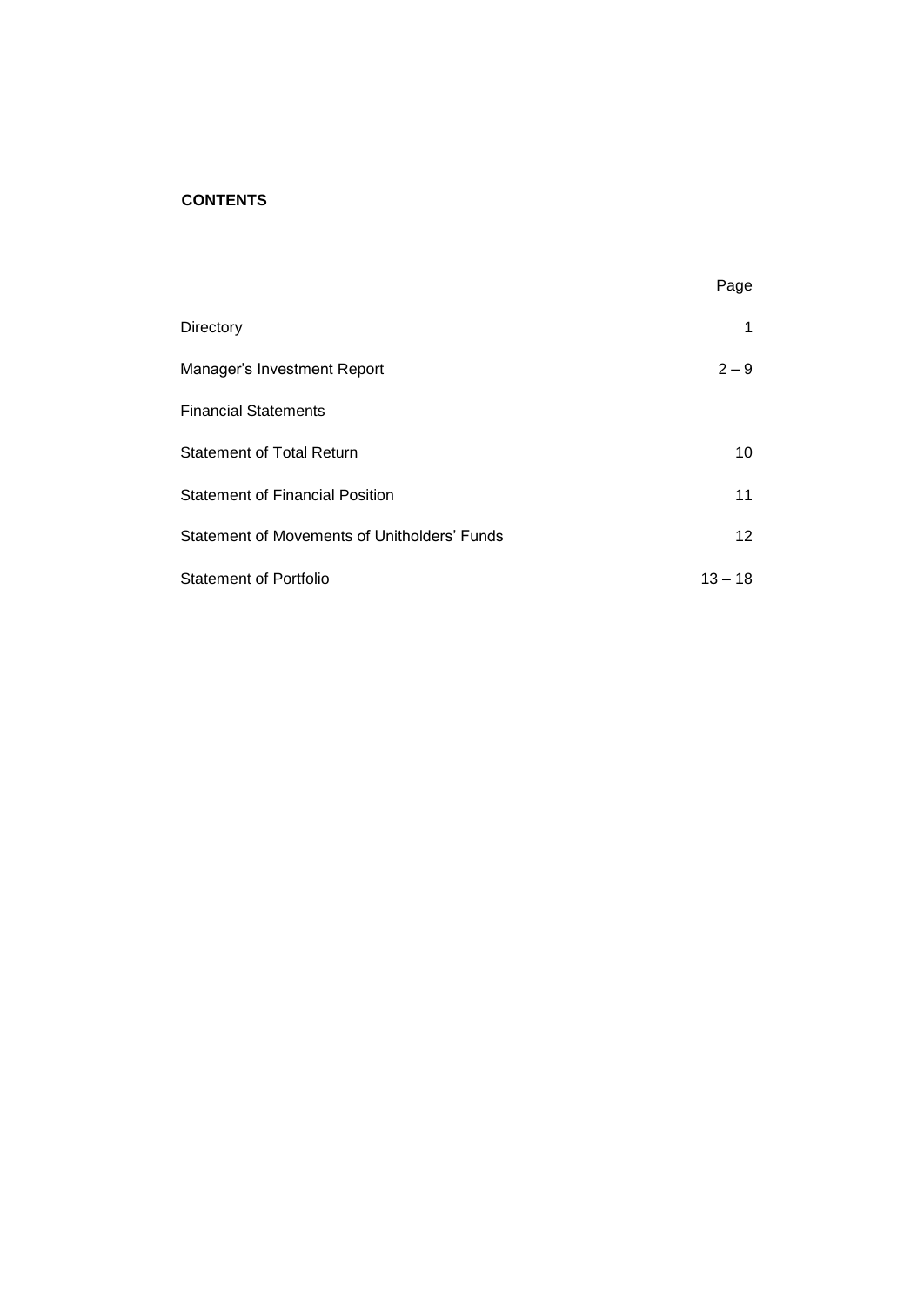#### **DIRECTORY**

#### **MANAGER**

Phillip Capital Management (S) Ltd 250 North Bridge Road #06-00 Raffles City Tower Singapore 179101 Company Registration No. 199905233W

### **DIRECTORS OF THE MANAGER**

Lim Hua Min Jeffrey Lee Chay Khiong Linus Lim Wen Sheong Lim Wah Sai Louis Wong Wai Kit

### **TRUSTEE & REGISTRAR**

HSBC Institutional Trust Services (Singapore) Limited 10 Marina Boulevard Marina Bay Financial Centre Tower 2 #48-01 Singapore 018983 (Company Registration Number: 194900022R)

#### **CUSTODIAN**

The Hongkong & Shanghai Banking Corporation Limited 1 Queen's Road **Central** Hong Kong

### **AUDITORS**

KPMG LLP 16 Raffles Quay #22-00 Hong Leong Building Singapore 048581

# **SOLICITORS TO THE MANAGER**

Simmons & Simmons JWS Pte Ltd 168 Robinson Rd #11-01 Capital Tower Singapore 068912

### **SOLICITORS TO THE TRUSTEE**

Shook Lin & Bok 1 Robinson Rd #18-00 AIA Tower Singapore 048542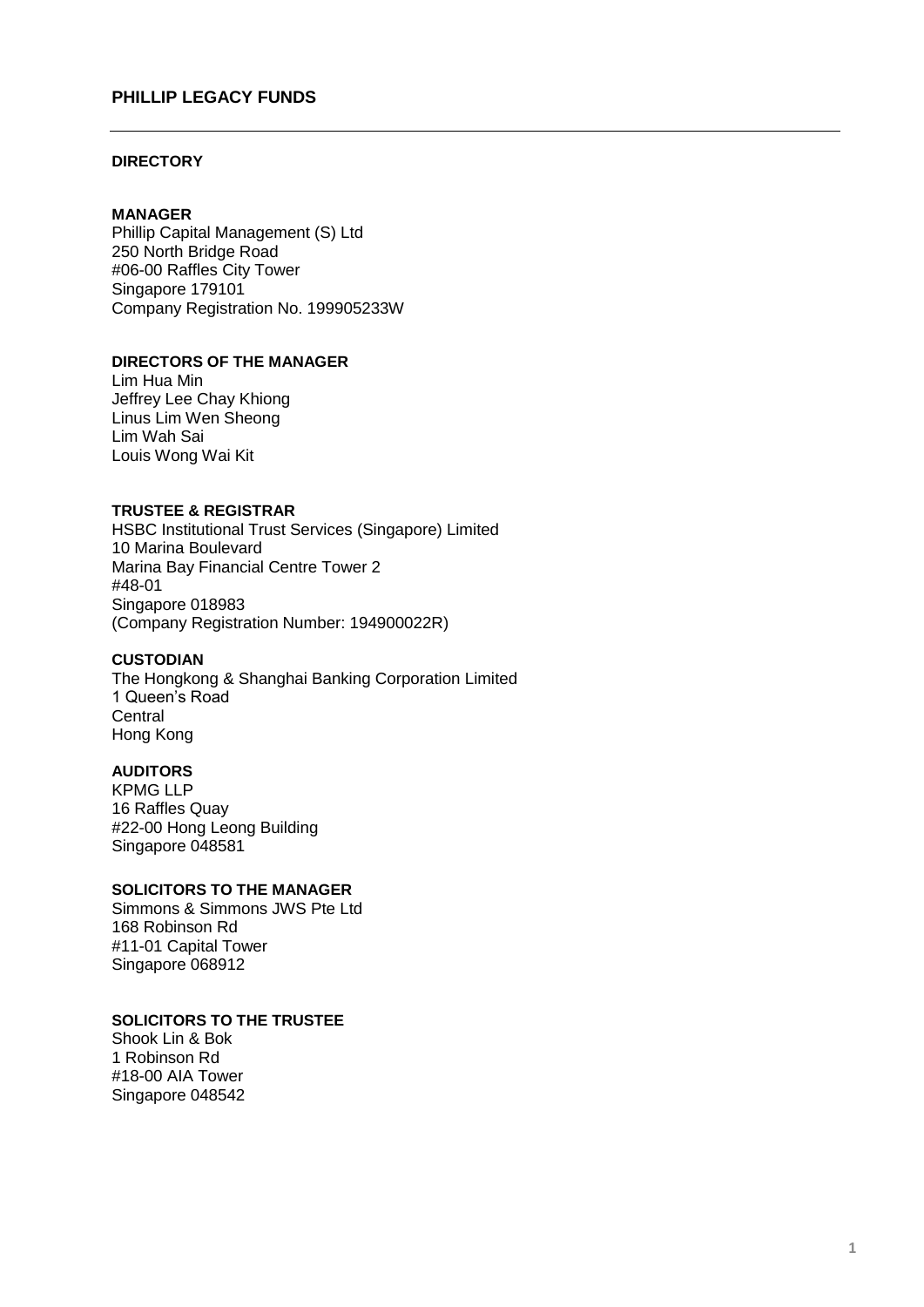#### **MANAGER'S INVESTMENT REPORT**

#### **1. The Fund (Phillip SING Income ETF)**

The investment objective of the Fund is to replicate as closely as possible, before fees and expenses, the performance of the Morningstar® Singapore Yield Focus IndexSM. (the "Index"). The Index tracks the performance of Singapore high dividend securities with a weighting emphasis on quality and financial health. The Manager employs a "passive management" or indexing investment approach designed to track the performance of the Index, by investing substantially all of the Fund's assets in index constituents in substantially the same weightings as reflected in the Index and aims to deliver an investment performance which closely corresponds to the performance of the Index.

Details of the fund

| NAV per share (30 June 2021)           | S\$1.043                                |
|----------------------------------------|-----------------------------------------|
| Net Assets Attributable to unitholders |                                         |
| (30 June 2021)                         | S\$64,711,926                           |
| <b>Fund Currency</b>                   | Singapore Dollars                       |
| Listing Date on SGX-ST                 | 29 October 2018                         |
| Stock code on SGX-ST                   | OVQ for PHIL SING INC Singapore Dollars |

The Fund is classified as an Excluded Investment Product (EIP).

### **The Fund (Phillip SGD Money Market ETF)**

To seek to provide investment results that closely correspond, before fees and expenses, to the performance of the FTSE SGD 3-month SOR Index or any replacement index which references the Singapore Overnight Rate Average ("SORA") and provides for the same or substantially similar exposure as the FTSE SGD 3-month SOR Index.

| NAV per share (30 June 2021)                             | S\$100.083                               |
|----------------------------------------------------------|------------------------------------------|
| Net Assets Attributable to unitholders<br>(30 June 2021) | S\$116,947,250                           |
| <b>Fund Currency</b>                                     | Singapore Dollars                        |
| Listing Date on SGX-ST                                   | 05 October 2020                          |
| Stock code on SGX-ST                                     | MMS for PHILLIP MM S\$ Singapore Dollars |

The Fund is classified as an Excluded Investment Product (EIP).

#### **2. Distribution of Investments**

Please refer to Statement of Portfolio on pages 13 – 18.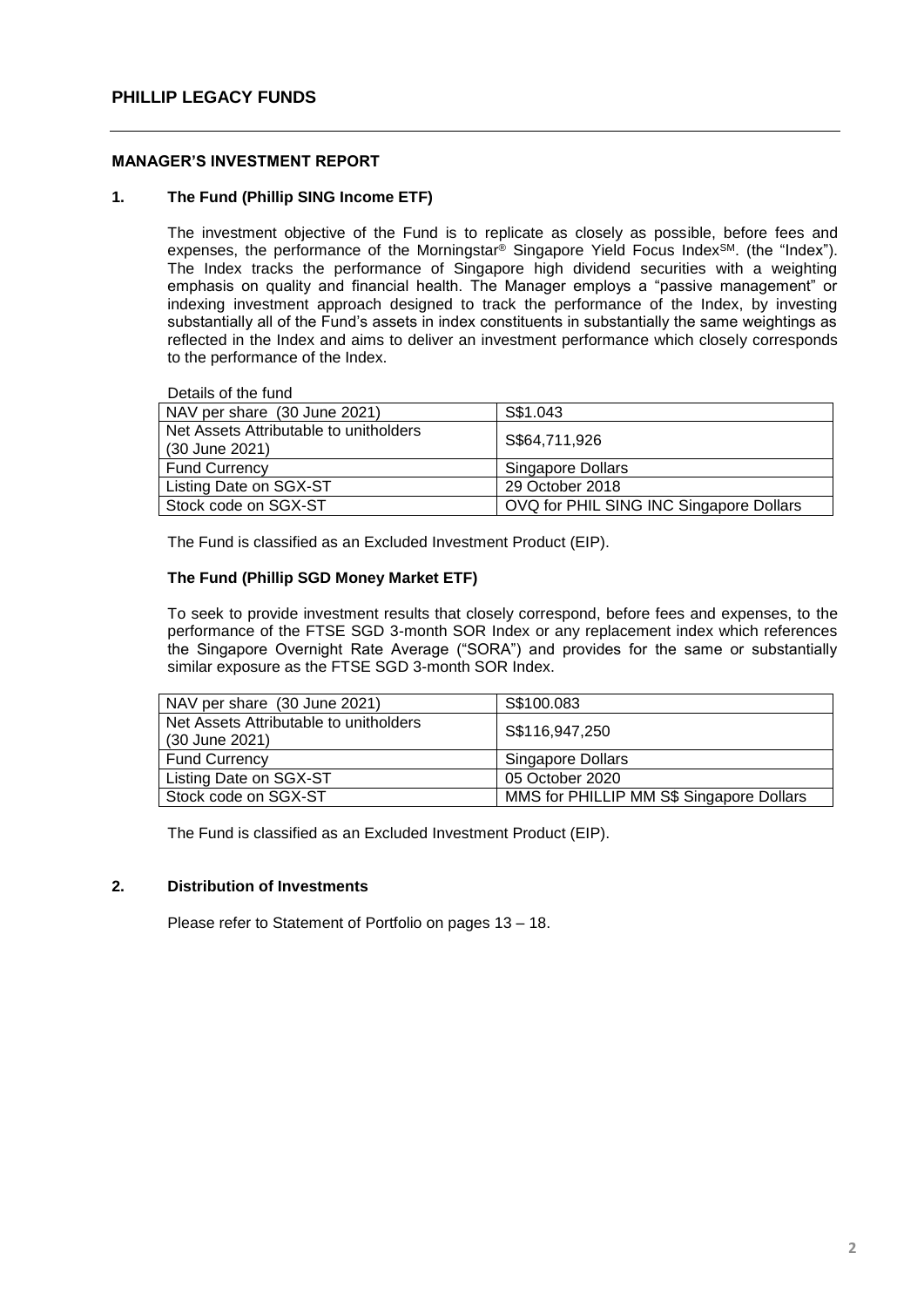# **3. Schedule of Investments by Asset Class**

| <b>Phillip SING Income ETF</b>         | <b>Fair Value at</b><br>30 June 2021 | Percentage of<br><b>Total Net Assets</b><br>Attributable to<br>Unitholders at<br>30 June 2021 |
|----------------------------------------|--------------------------------------|-----------------------------------------------------------------------------------------------|
| <b>Asset Class</b>                     | S\$                                  | %                                                                                             |
| <b>Quoted Equities</b>                 | 65,037,568                           | 100.50                                                                                        |
| Cash and cash equivalents              | 649.603                              | 1.00                                                                                          |
| Other net liabilities                  | (975,245)                            | (1.50)                                                                                        |
| Net assets attributable to unitholders | 64,711,926                           | 100.00                                                                                        |

| <b>Phillip SGD Money Market ETF</b><br><b>Asset Class</b> | <b>Fair Value at</b><br>30 June 2021<br>S\$ | Percentage of<br><b>Total Net Assets</b><br>Attributable to<br>Unitholders at<br>30 June 2021<br>% |
|-----------------------------------------------------------|---------------------------------------------|----------------------------------------------------------------------------------------------------|
| Quoted Bonds                                              | 55,269,853                                  | 47.26                                                                                              |
| Cash and cash equivalents                                 | 20,668,697                                  | 17.67                                                                                              |
| Other net assets                                          | 41,008,700                                  | 35.07                                                                                              |
| Net assets attributable to unitholders                    | 116,947,250                                 | 100.00                                                                                             |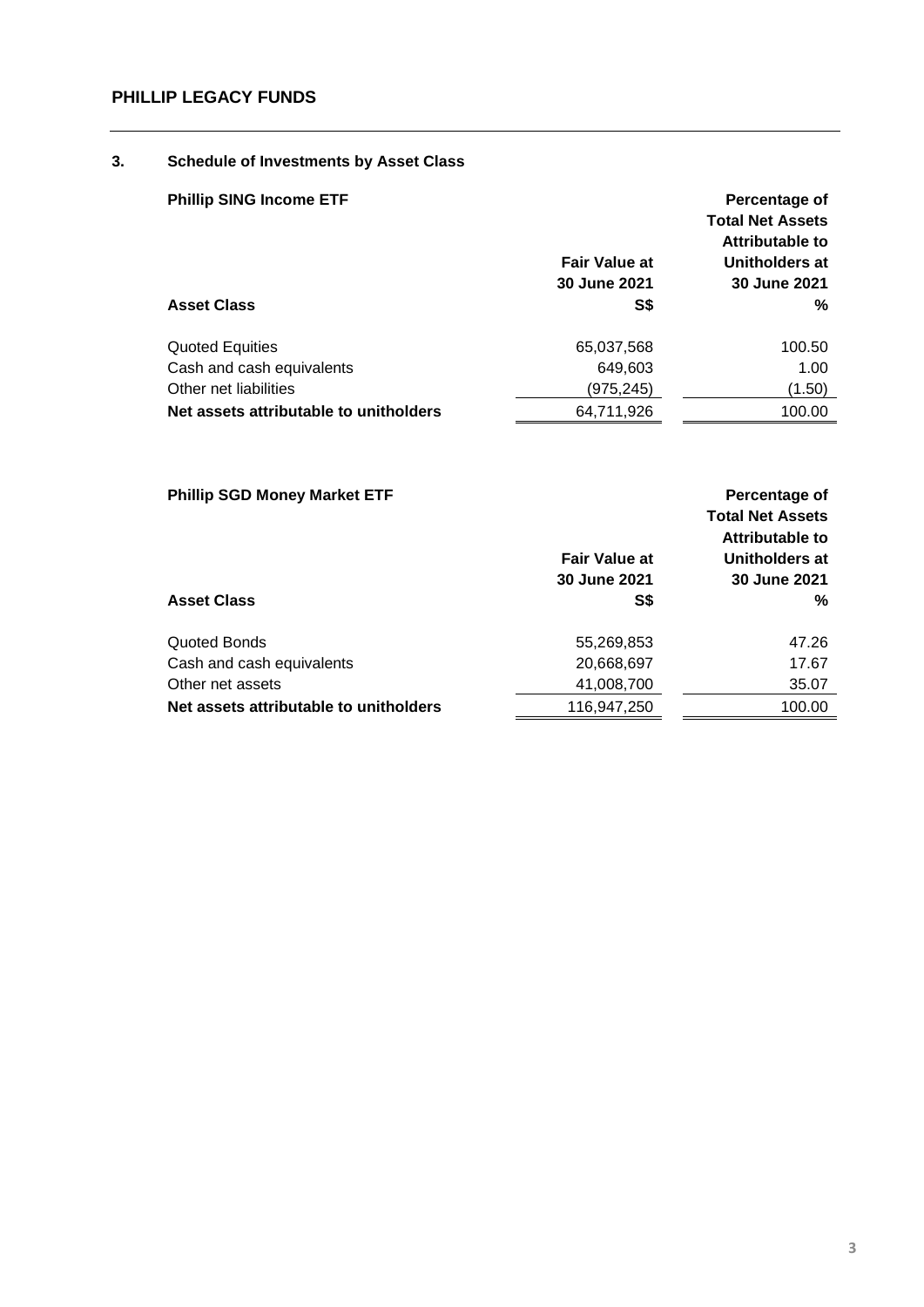# **MANAGER'S INVESTMENT REPORT (continued)**

# **4. Top 10 Holdings**

# **Phillip SING Income ETF**

|                                             |                   | Percentage of<br><b>Total Net Assets</b> |
|---------------------------------------------|-------------------|------------------------------------------|
|                                             |                   | Attributable to                          |
|                                             | <b>Fair Value</b> | <b>Unitholders</b>                       |
|                                             | at 30 June 2021   | at 30 June 2021                          |
| 10 largest holdings at 30 June 2021         | S\$               | ℅                                        |
| Singapore Exchange Limited                  | 6,683,298         | 10.33                                    |
| <b>DBS Group Holdings Limited</b>           | 6,582,585         | 10.17                                    |
| United Overseas Bank Limited                | 6,486,681         | 10.02                                    |
| Oversea-Chinese Banking Corporation Limited | 6,319,321         | 9.77                                     |
| Singapore Technologies Engineering Limited  | 6,256,392         | 9.67                                     |
| <b>Singapore Telecommunications Limited</b> | 6,172,133         | 9.54                                     |
| <b>Genting Singapore Limited</b>            | 5,944,487         | 9.19                                     |
| Venture Corporation Limited                 | 4,648,897         | 7.18                                     |
| <b>Netlink NBN Trust</b>                    | 2,311,697         | 3.57                                     |
| CapitaLand Mall Trust REIT                  | 2,288,111         | 3.54                                     |

|                                              | <b>Fair Value</b> | Percentage of<br><b>Total Net Assets</b><br>Attributable to<br><b>Unitholders</b> |
|----------------------------------------------|-------------------|-----------------------------------------------------------------------------------|
|                                              | at 30 June 2020   | at 30 June 2020                                                                   |
| 10 largest holdings at 30 June 2020          | S\$               | ℅                                                                                 |
| Singapore Exchange Limited                   | 5,176,671         | 10.80                                                                             |
| Singapore Telecommunications Limited         | 4,840,886         | 10.10                                                                             |
| Overseas-Chinese Banking Corporation Limited | 4,828,833         | 10.08                                                                             |
| <b>DBS Group Holdings Limited</b>            | 4,708,018         | 9.82                                                                              |
| United Overseas Bank Limited                 | 4,566,606         | 9.53                                                                              |
| <b>Capitaland Commercial Trust</b>           | 4,299,226         | 8.97                                                                              |
| <b>Genting Singapore Limited</b>             | 2,927,167         | 6.11                                                                              |
| <b>CapitaLand Mall Trust REIT</b>            | 2,635,800         | 5.50                                                                              |
| Singapore Technologies Engineering Limited   | 2,509,230         | 5.24                                                                              |
| Mapletree Commercial Trust                   | 1,840,648         | 3.84                                                                              |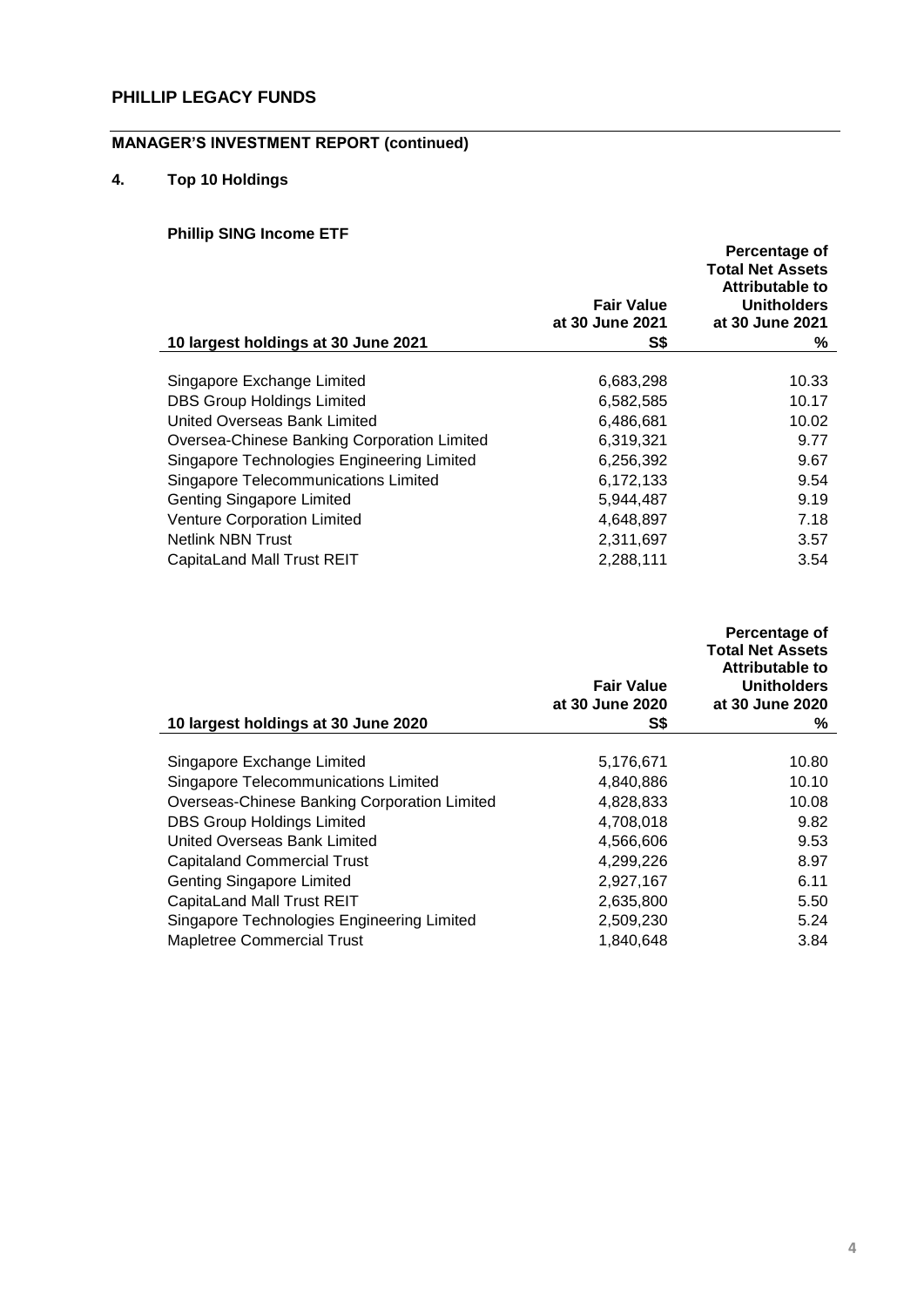# **4. Top 10 Holdings**

### **Phillip SGD Money Market ETF**

|                                                              | <b>Fair Value</b> | Percentage of<br><b>Total Net Assets</b><br><b>Attributable to</b><br><b>Unitholders</b> |
|--------------------------------------------------------------|-------------------|------------------------------------------------------------------------------------------|
|                                                              | at 30 June 2021   | at 30 June 2021                                                                          |
| 10 largest holdings at 30 June 2021                          | S\$               | ℅                                                                                        |
|                                                              |                   |                                                                                          |
| MAS Bill Zcp Series 28 02/07/2021                            | 7,999,881         | 6.84                                                                                     |
| MAS Bill Zcp Series 28 09/07/2021                            | 6,999,533         | 5.99                                                                                     |
| MAS Bill Zcp Series 28 16/07/2021                            | 6,999,277         | 5.98                                                                                     |
| Wing Tai Holdings Series MTN 4% 07/10/2021                   | 5,277,353         | 4.51                                                                                     |
| <b>Wheelock Finance Limited Series EMTN 4.5%</b>             |                   | 4.29                                                                                     |
| 02/09/2021                                                   | 5,021,300         |                                                                                          |
| Keppel Corp Limited Series 5 3.145%                          |                   | 3.25                                                                                     |
| 14/02/2022                                                   | 3,796,875         |                                                                                          |
| Wharf Finance No 1 Limited Series EMTN 4.5%                  |                   | 2.78                                                                                     |
| 20/07/2021                                                   | 3,252,763         |                                                                                          |
| RCS Trust Series MTN 2 .6% 05/06/2023                        | 3,086,460         | 2.64                                                                                     |
| City Developments Limited Series MTN 3.75%                   |                   | 2.19                                                                                     |
| 06/07/2022                                                   | 2,556,150         |                                                                                          |
| Ascendas Real Estate Investment Series 10<br>3.2% 03/06/2022 | 2,042,320         | 1.75                                                                                     |

### **Phillip SGD Money Market ETF**

|                                                | <b>Fair Value</b><br>at 30 June 2021 | Percentage of<br><b>Total Net Assets</b><br>Attributable to<br><b>Unitholders</b><br>at 30 June 2021 |
|------------------------------------------------|--------------------------------------|------------------------------------------------------------------------------------------------------|
| <b>Credit Rating of Debt Securities</b>        | S\$                                  | ℅                                                                                                    |
|                                                |                                      |                                                                                                      |
| Aa3                                            | 994,360                              | 0.85                                                                                                 |
| A3                                             | 3,060,790                            | 2.62                                                                                                 |
| $A^*$                                          | 1,002,060                            | 0.86                                                                                                 |
| $A -$ *                                        | 3,086,460                            | 2.64                                                                                                 |
| Not rated                                      | 46,748,589                           | 39.97                                                                                                |
| Accrued interest receivable on debt securities | 377.594                              | 0.32                                                                                                 |
| <b>Total Debt Securities</b>                   | 55,269,853                           | 47.26                                                                                                |

*Source of credit rating is from Moody's except for the following: \* Credit rating is from Standard & Poor's*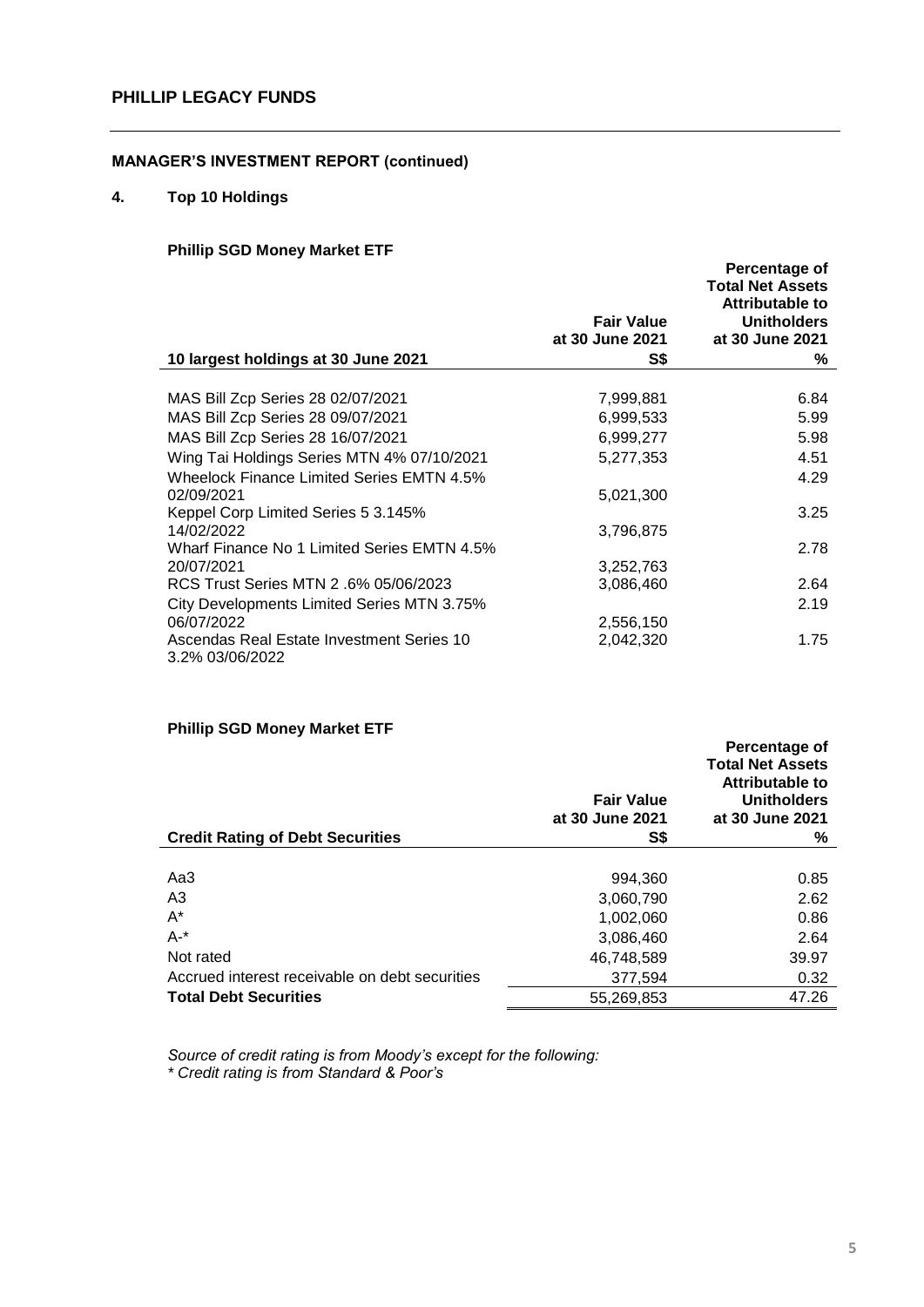**5. (i) Exposure to financial derivatives as at 30 June 2021**

Nil.

**(ii) Net gains on derivative contracts realised for the period ended 30 June 2021**

Phillip SING Income ETF S\$48

#### **(iii) Net gains/(losses) on outstanding derivative contracts marked to market as at 30 June 2021**

Nil.

#### **(iv) Description of the method used to calculate the global exposure of financial derivatives**

The global exposure relating to derivative instruments is calculated using the commitment approach. The global exposure is calculated as the sum of:

- (a) the absolute value of the exposure of each individual financial derivative not involved in netting or hedging arrangements;
- (b) the absolute value of the net exposure of each individual financial derivative after netting or hedging arrangements;
- (c) the sum of the values of cash collateral received pursuant to:
	- (i) the reduction of exposure to counterparties of OTC financial derivatives; and

(ii) efficient portfolio management techniques relating to securities lending and repurchase transactions,

and that are reinvested.

### **6. Amount and percentage of total fund size invested in other unit trusts, mutual funds and collective investment schemes as at 30 June 2021**

|                                     | <b>Phillip SING Income ETF</b> |       | <b>Phillip SGD Money Market ETF</b> |       |
|-------------------------------------|--------------------------------|-------|-------------------------------------|-------|
|                                     | S\$                            | %     | SS                                  | %     |
| <b>Real Estate Investment Trust</b> | 9.719.508                      | 15.02 | 20.267.970                          | 17.33 |

**7. Amount and percentage of borrowings of total fund size as at 30 June 2021**

Nil.

### **8. Amount of units created and cancelled for the period ended 30 June 2021**

|                               | <b>Phillip SING Income ETF</b> | <b>Phillip SGD Money Market</b><br>FTF |
|-------------------------------|--------------------------------|----------------------------------------|
|                               | S\$                            | S\$                                    |
| Total amount of subscriptions | 2.645.000                      | 124.106.708                            |
| Total amount of redemptions   | -                              | (7,258,016)                            |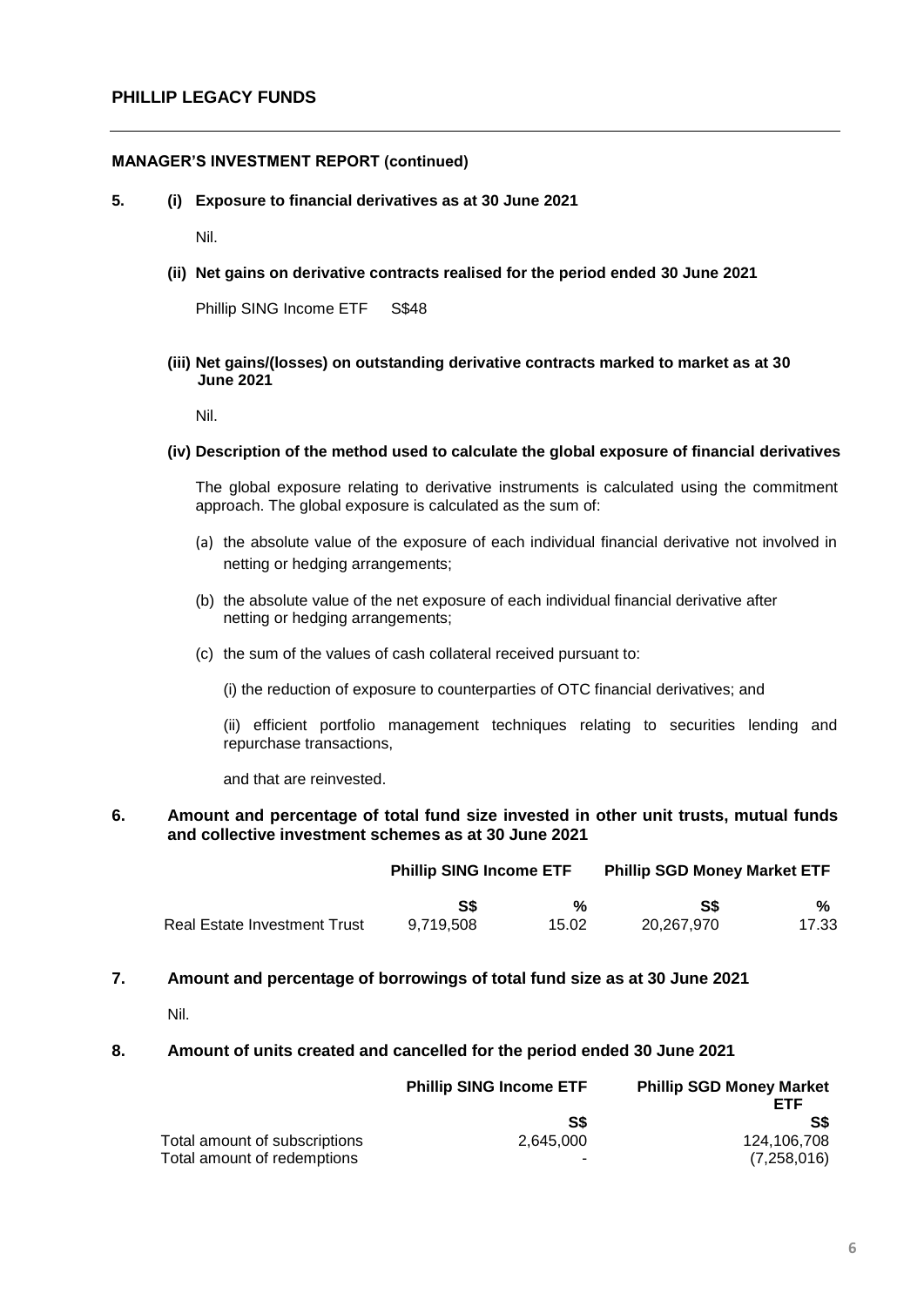### **9. Performance of the Fund as at 30 June 2021**

### **Philip Sing Income ETF**

| Cumulative (%*)               |       | <b>Benchmark</b> |
|-------------------------------|-------|------------------|
| 3 Months                      | 1.05  | 1.45             |
| 6 Months                      | 7.85  | 8.90             |
| 1 Year                        | 19.63 | 21.01            |
| Since inception (29 Oct 2018) | 15.32 | 18.41            |
|                               |       |                  |
| Annualised (%*)               |       | <b>Benchmark</b> |
| 1 Year                        | 19.63 | 21.01            |
| Since inception (29 Oct 2018) | 5.48  | 6.53             |

\*Cumulative returns are calculated on a bid-to-bid basis, with net dividends reinvested. The benchmark for which the Fund is measured against is the Morningstar® Singapore Yield Focus IndexSM.

Source: Bloomberg

### **Phillip SGD Money Market ETF**

|                              |      | <b>Benchmark</b> |
|------------------------------|------|------------------|
| Cumulative (%*)              |      |                  |
| 3 Months                     | 0.06 | 0.08             |
| 6 Months                     | 0.13 | 0.13             |
| 1 Year                       |      |                  |
| Since inception (5 Oct 2020) | 0.18 | 0.17             |
|                              |      |                  |
| Annualised (%*)              |      | <b>Benchmark</b> |
| 1 Year                       |      |                  |
| Since inception (5 Oct 2020) | 0.25 | 0.23             |

\*Cumulative returns are calculated on a bid-to-bid basis. The benchmark for which the Fund is measured against is the FTSE SGD 3-month SOR Index. Source: Bloomberg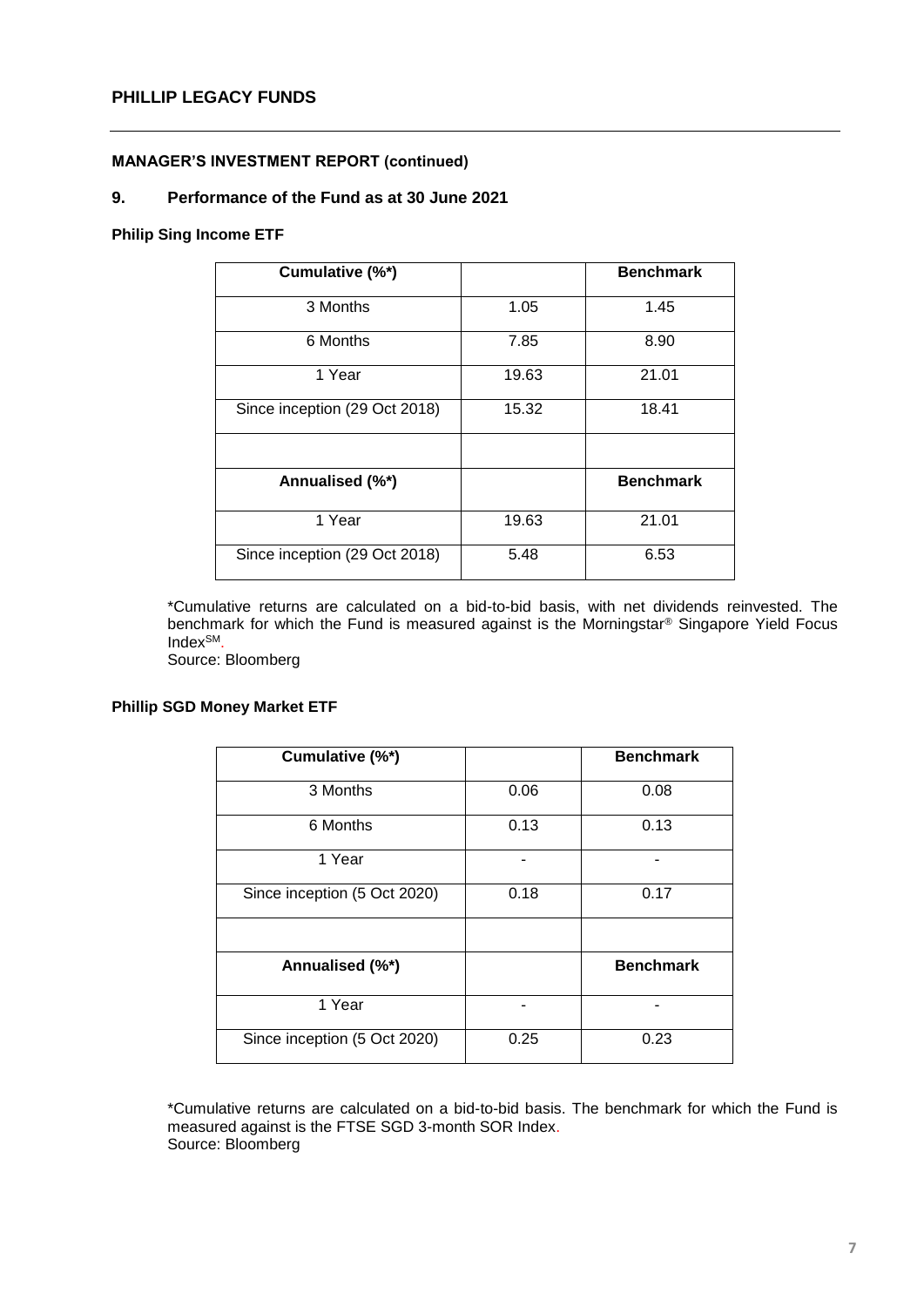#### **10. Related party transactions for the period ended 30 June 2021**

The Manager may use the services of related parties of the Manager to carry out transactions involving the purchase and sale of securities.

|                                                                                             | <b>Philip Sing Income ETF</b> |                     | <b>Phillip SGD</b><br><b>Money Market</b><br>ETF. |
|---------------------------------------------------------------------------------------------|-------------------------------|---------------------|---------------------------------------------------|
|                                                                                             | 30 June 2021<br>S\$           | 30 June 2020<br>S\$ | 30 June 2021<br>S\$                               |
| Brokerage fees paid to a related<br>party of the Manager<br>Bank balances held with related | 10.947                        | ۰                   |                                                   |
| party of the Trustee                                                                        | 649,603                       | 419.339             | 9,644,196                                         |

#### **11. Financial ratios**

#### **Expense ratio**

|                                                                          | <b>Philip Sing Income ETF</b> |                     | <b>Phillip SGD</b> |                                         |
|--------------------------------------------------------------------------|-------------------------------|---------------------|--------------------|-----------------------------------------|
|                                                                          |                               | <b>30 June 2021</b> | 30 June 2020       | <b>Money Market ETF</b><br>30 June 2021 |
| Total operating expenses<br>(excluding preliminary expenses)             | S\$                           | 426,737             | 334,783            | 206,351                                 |
| <b>Expense ratio</b> $1$ (excluding<br>preliminary expenses)(annualised) | %                             | 0.75                | 0.70               | 0.24                                    |
| Average daily net asset value                                            |                               | 56,759,184          | 47,826,131         | 117,665,872                             |
| Total operating expenses<br>(including preliminary expenses)             | S\$                           | 426,737             | 334,783            | 297,450                                 |
| <b>Expense ratio</b> $1$ (including<br>preliminary expenses)(annualised) | %                             | 0.75                | 0.70               | 0.31                                    |

#### **Turnover ratio**

|                                               | <b>Philip Sing Income ETF</b> |              | <b>Phillip SGD</b><br><b>Money Market ETF</b> |              |
|-----------------------------------------------|-------------------------------|--------------|-----------------------------------------------|--------------|
|                                               |                               | 30 June 2021 | 30 June 2020                                  | 30 June 2021 |
| Lower of total value of<br>purchases or sales | S\$                           | 11,291,261   | 7,042,603                                     | 239,250,000  |
| Average daily net asset value                 | S\$                           | 61,971,556   | 45,847,758                                    | 117,665,872  |
| Turnover ratio <sup>2</sup>                   | %                             | 18.22        | 15.36                                         | 203.33       |

<sup>1</sup> The expense ratio has been computed based on the guidelines laid down by the IMAS. The calculation of the expense ratio is based on total operating expenses divided by the average net asset value for the period. The total operating expenses do not include (where applicable) brokerage and other transaction costs, performance fees, interest expenses, distributions paid out to unitholders, foreign exchange gains/losses, front or back end loads arising from the purchase or sale of other funds and tax deducted at source or arising out of income received. The Sub-Funds do not pay performance fee. The average net asset value is based on the daily balances.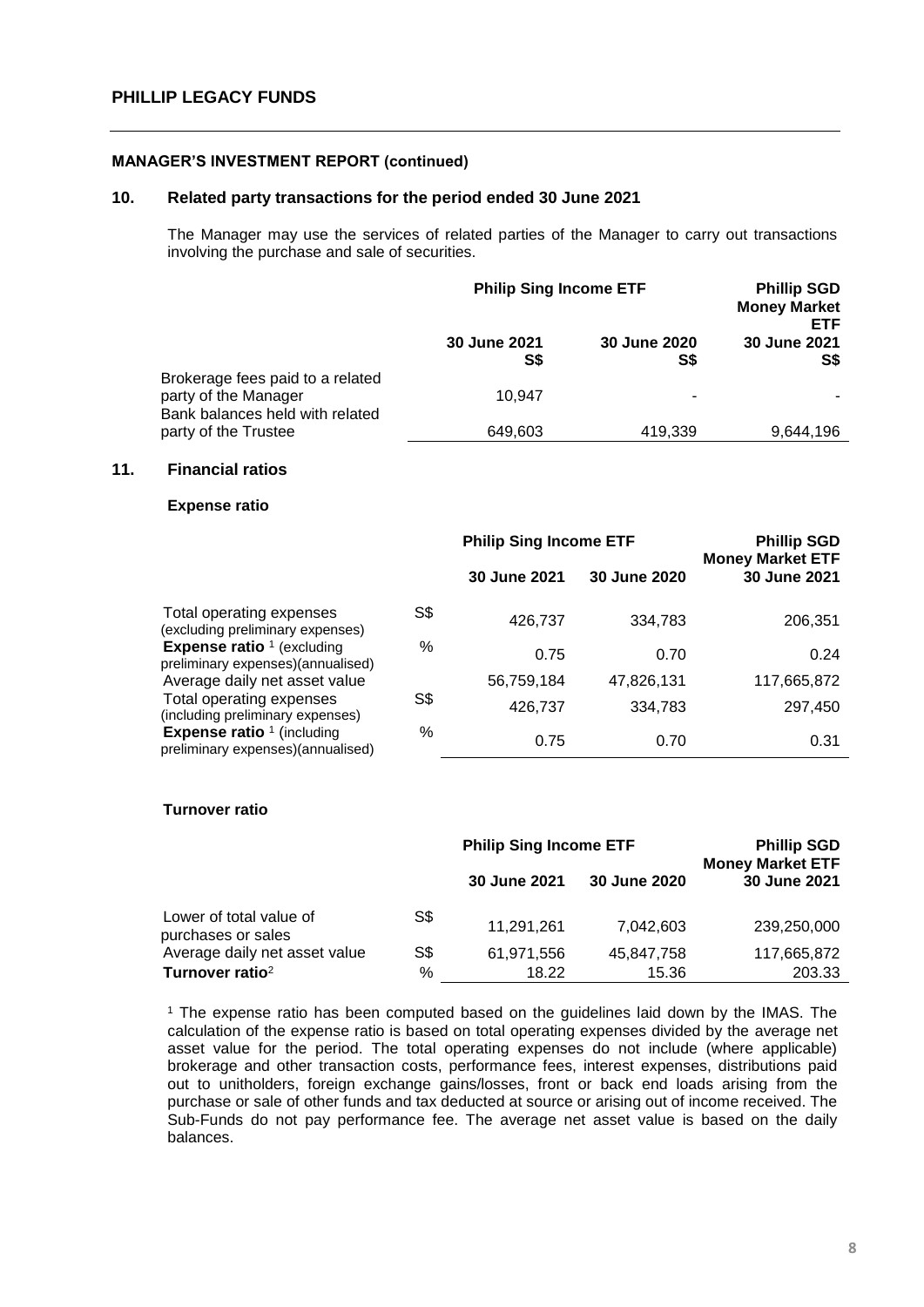<sup>2</sup> The portfolio turnover ratio is calculated in accordance with the formula stated in the Code. The calculation of the portfolio turnover ratio is based on the total value of purchases (or sales) of the underlying investments divided by the weighted average daily net asset value. Total value of purchases (or sales) does not include brokerage and other transaction costs. The total value of bonds matured during the period is not included in the computation of portfolio turnover ratio.

#### **12. Soft dollar commissions/arrangements**

The Manager is entitled to and intends to receive or enter into soft-dollar commissions or arrangements in respect of the Fund. The Manager will comply with applicable regulatory and industry standards on soft- dollars. The soft-dollar commissions which the Manager may receive include research and advisory services, economic and political analyses, portfolio analyses including valuation and performance measurements, market analyses, data and quotation services, computer hardware and software or any other information facilities to the extent that they are used to support the investment decision making process, the giving of advice, or the conduct of research or analysis and custodial services in relation to the investments managed for clients. The soft dollar credits utilised are not allocated on a specific client basis. The brokers also execute trades for other funds managed by the Manager.

Soft-dollar commissions or arrangements shall not include travel, accommodation, entertainment, general administrative goods and services, general office equipment or premises, membership fees, employees' salaries or direct money payment.

The Manager will not accept or enter into soft dollar commissions or arrangements unless such soft-dollar commissions or arrangements would, in the opinion of the Manager, be reasonably expected to assist the Manager in their management of the Fund, provided that the Manager shall ensure at all times that transactions are executed on a "best execution" basis taking into account the relevant market at the time for transactions of the kind and size concerned, and that no unnecessary trades are entered into in order to qualify for such soft-dollar commissions or arrangements.

The Manager does not, and is not entitled to, retain cash or commission rebates for their own account in respect of rebates earned when transacting in securities for account of the Fund.

#### **13. Any other material information that will adversely impact the valuation of the Fund**

Nil.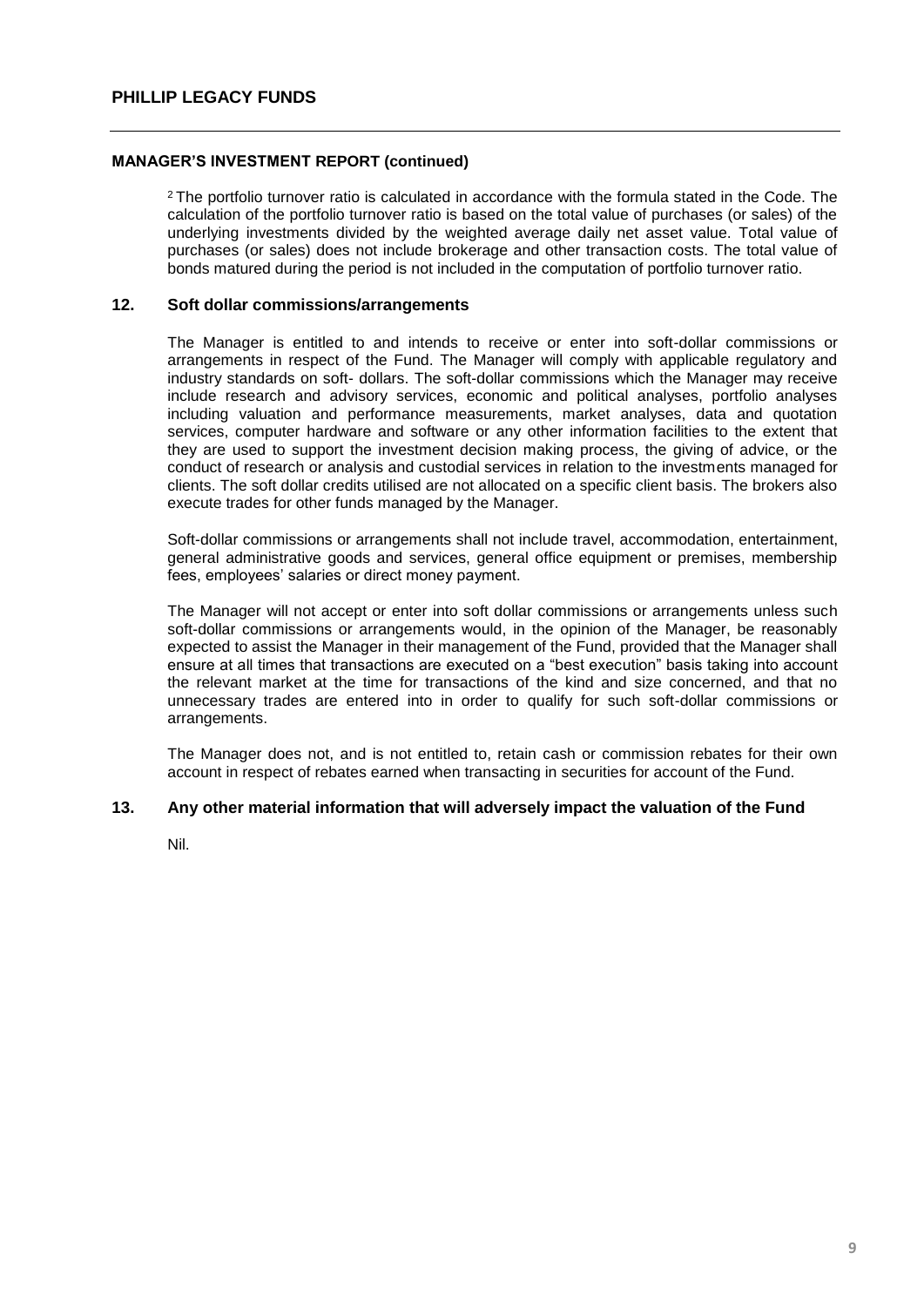#### **STATEMENT OF TOTAL RETURN (Unaudited)**

For the financial period ended 30 June 2021

|                                                                               | <b>Phillip SING Income ETF</b> | <b>Phillip SGD Money</b><br><b>Market ETF</b> |                                                                                   |
|-------------------------------------------------------------------------------|--------------------------------|-----------------------------------------------|-----------------------------------------------------------------------------------|
|                                                                               | 30 June 2021<br>S\$            | 30 June 2020<br>S\$                           | <b>From 5 October</b><br>2020 (date of<br>constitution) to<br>30 June 2021<br>S\$ |
| <b>Income</b>                                                                 |                                |                                               |                                                                                   |
| <b>Dividends</b>                                                              | 947,103<br>947,103             | 987,794<br>987,794                            |                                                                                   |
| Less:                                                                         |                                |                                               |                                                                                   |
| <b>Expenses</b>                                                               |                                |                                               |                                                                                   |
| Audit fees                                                                    | 7,638                          | 7,980                                         | 4,959                                                                             |
| Custody fees                                                                  | 9,097                          | 6,839                                         | 11,321                                                                            |
| Management fees                                                               | 122,900                        | 91,236                                        | 86,850                                                                            |
| Less: Management fee rebate                                                   |                                | (37, 475)                                     |                                                                                   |
| Preliminary expenses                                                          |                                |                                               | 91,099                                                                            |
| <b>Registration fees</b>                                                      | 7,474                          | 7,515                                         | 4,249                                                                             |
| <b>Trustee fees</b>                                                           | 12,290                         | 9,124                                         | 21,712                                                                            |
| <b>Transaction fees</b>                                                       | 25,434                         | 14,763                                        | 2,587                                                                             |
| <b>Valuation fees</b>                                                         | 12,290                         | 9,124                                         | 21,712                                                                            |
| Other expenses                                                                | 57,744                         | 44,882                                        | 55,547                                                                            |
|                                                                               | 254,867                        | 153,988                                       | 300,036                                                                           |
| Net income                                                                    | 692,236                        | 833,806                                       | (300, 036)                                                                        |
| Net gains or losses on value of<br>investments and financial derivatives      |                                |                                               |                                                                                   |
| Net gains/(losses) on investments                                             | 4,187,844                      | (8,638,384)                                   | 398,594                                                                           |
| Net gains/(losses) on financial derivatives                                   | 48                             | (1,688)                                       |                                                                                   |
| Net gains on foreign exchange                                                 | 1,124                          | 1,283                                         |                                                                                   |
|                                                                               | 4,189,016                      | (8, 638, 789)                                 | 398,594                                                                           |
| Total return/(deficit) for the period before                                  |                                |                                               |                                                                                   |
| income tax                                                                    | 4,881,252                      | (7,804,983)                                   | 98,558                                                                            |
| Less: Income tax                                                              | (25,063)                       | (32, 280)                                     |                                                                                   |
| Total return/(deficit) for the period after<br>income tax before distribution | 4,856,189                      | (7, 837, 263)                                 | 98,558                                                                            |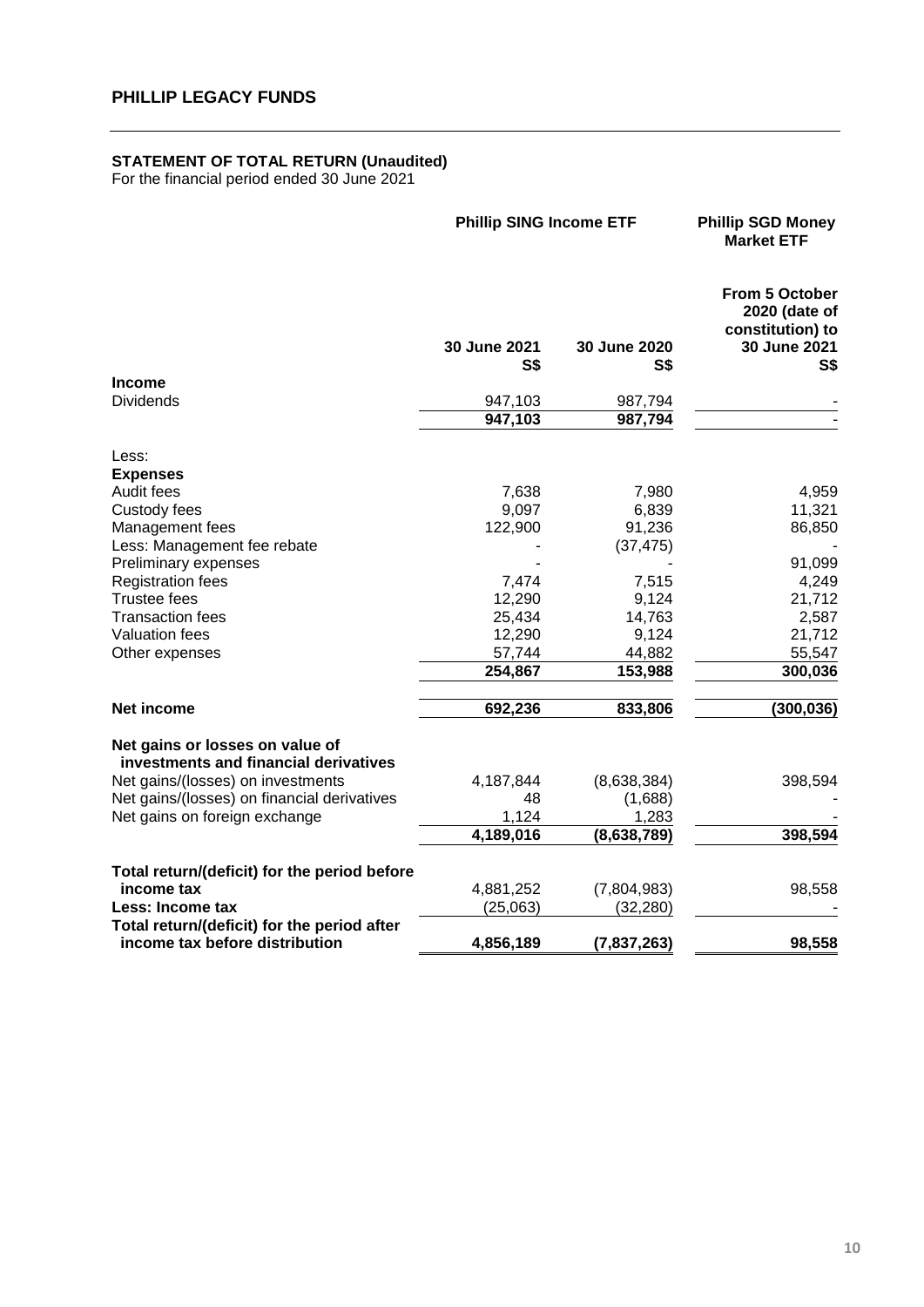# **STATEMENT OF FINANCIAL POSITION (Unaudited)**

|                                                | <b>Phillip SING Income ETF</b> |                            | <b>Phillip SGD</b><br><b>Money Market</b><br>ETF |
|------------------------------------------------|--------------------------------|----------------------------|--------------------------------------------------|
|                                                | 30 June<br>2021<br>S\$         | 31 December<br>2020<br>S\$ | 30 June<br>2021<br>S\$                           |
| <b>Assets</b>                                  |                                |                            |                                                  |
| Portfolio of investments<br><b>Receivables</b> | 65,037,568<br>34,988           | 59,008,202<br>25,790       | 55,269,853                                       |
| <b>Fixed Deposits</b>                          |                                |                            | 41,079,022                                       |
| Cash and cash equivalents                      | 649,603                        | 372,924                    | 20,668,697                                       |
| <b>Total assets</b>                            | 65,722,159                     | 59,406,916                 | 117,017,572                                      |
| <b>Liabilities</b>                             |                                |                            |                                                  |
| Payables                                       | 61,966                         | 74,429                     | 70,322                                           |
| Purchases awaiting settlement                  | 17,517                         |                            |                                                  |
| Distribution payable                           | 930,750                        |                            |                                                  |
| <b>Total liabilities</b>                       | 1,010,233                      | 74,429                     | 70,322                                           |
| <b>Equity</b>                                  |                                |                            |                                                  |
| Net assets attributable to unitholders         | 64,711,926                     | 59,332,487                 | 116,947,250                                      |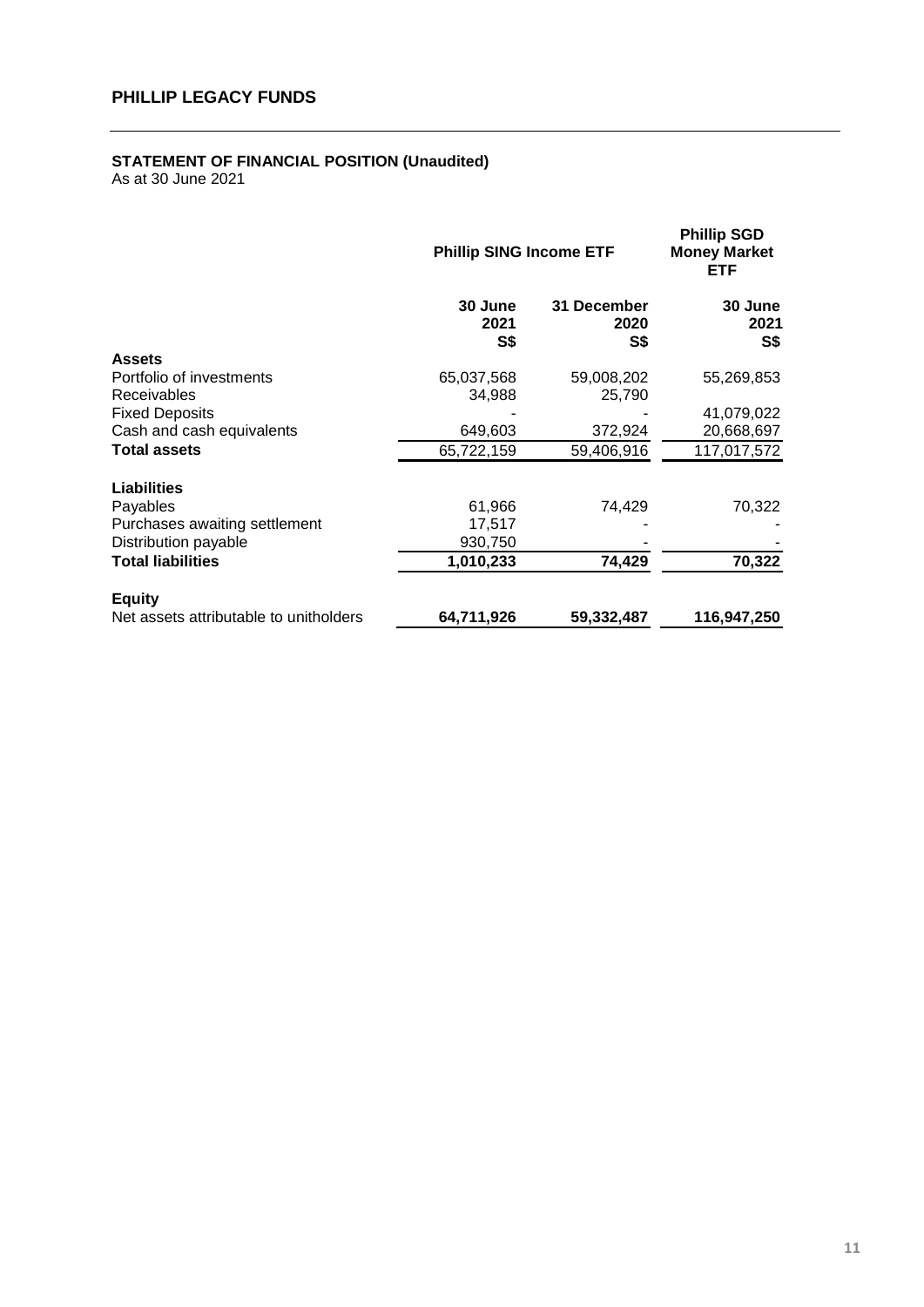#### **STATEMENT OF MOVEMENTS OF UNITHOLDERS' FUNDS (Unaudited)**

For the financial period ended 30 June 2021

|                                                                                                                 | <b>Phillip SING Income ETF</b> |                                   | <b>Phillip SGD Money</b><br><b>Market ETF</b>                                     |
|-----------------------------------------------------------------------------------------------------------------|--------------------------------|-----------------------------------|-----------------------------------------------------------------------------------|
|                                                                                                                 | 30 June 2021<br><b>S\$</b>     | 31 December<br>2020<br><b>S\$</b> | From 5 October<br>2020 (date of<br>constitution) to<br>31 June 2021<br><b>S\$</b> |
| Net assets attributable to<br>unitholders at the beginning<br>of the financial period/year                      | 59,332,487                     | 49,364,790                        |                                                                                   |
| <b>Operations</b><br>Change in net assets attributable to<br>unitholders resulting from<br>operations           | 4,856,189                      | (2,352,403)                       | 98,558                                                                            |
| Unitholders'<br>contributions/(withdrawals)<br>Creation of units<br>Cancellation of units                       | 2,645,000                      | 14,472,000                        | 124,106,708<br>(7, 258, 016)                                                      |
| Change in net assets attributable to<br>unitholders resulting from net<br>creation and cancellation of<br>units | 2,645,000                      | 14,472,000                        | 116,848,692                                                                       |
| <b>Distributions</b>                                                                                            | (2, 121, 750)                  | (2, 151, 900)                     |                                                                                   |
| Total increase in net assets<br>attributable to unitholders                                                     | 5,379,439                      | 9,967,697                         | 116,947,250                                                                       |
| Net assets attributable to<br>unitholders at the end of the<br>financial period/year                            | 64,711,926                     | 59,332,487                        | 116,947,250                                                                       |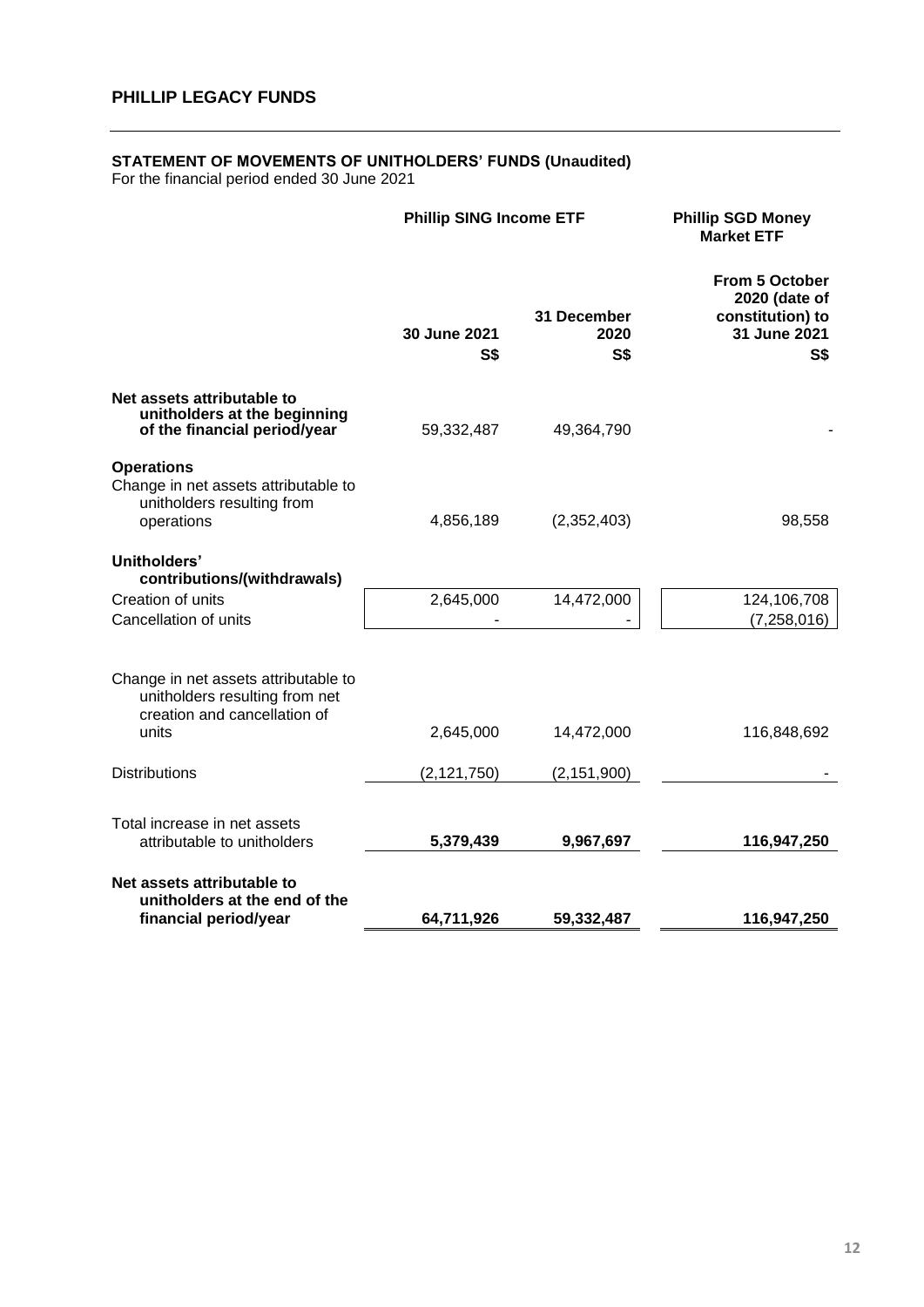#### **STATEMENT OF PORTFOLIO (Unaudited)**

| <b>Phillip SING Income ETF</b>                                        |                                                     |                                              | Percentage of<br><b>Total Net</b><br><b>Assets</b> |
|-----------------------------------------------------------------------|-----------------------------------------------------|----------------------------------------------|----------------------------------------------------|
| <b>By Industry (Primary)</b>                                          |                                                     |                                              | <b>Attributable to</b>                             |
| <b>Quoted Equities</b>                                                | <b>Holdings as at</b><br>30/06/2021<br><b>Units</b> | <b>Fair Value as at</b><br>30/06/2021<br>S\$ | Unitholders as<br>at 30/06/2021<br>%               |
| <b>Communication Services</b>                                         |                                                     |                                              |                                                    |
| <b>Netlink NBN Trust</b>                                              | 2,433,365                                           | 2,311,697                                    | 3.57                                               |
| <b>Singapore Telecommunications Limited</b>                           | 2,707,076                                           | 6,172,133                                    | 9.54                                               |
| <b>Starhub Limited</b>                                                | 213,532                                             | 258,374                                      | 0.40                                               |
|                                                                       |                                                     | 8,742,204                                    | 13.51                                              |
| <b>Consumer Discretionary</b>                                         |                                                     |                                              |                                                    |
| <b>Genting Singapore Limited</b>                                      | 7,119,146                                           | 5,944,487                                    | 9.19                                               |
| <b>Consumer Staples</b>                                               |                                                     |                                              |                                                    |
| <b>Sheng Siong Group Limited</b>                                      | 294,115                                             | 461,760                                      | 0.71                                               |
| <b>Financials</b>                                                     |                                                     |                                              |                                                    |
| <b>DBS Group Holdings Limited</b>                                     | 220,818                                             | 6,582,585                                    | 10.17                                              |
| <b>Great Eastern Holdings Limited</b>                                 | 15,323                                              | 340,937                                      | 0.53                                               |
| Hong Leong Finance Limited                                            | 146,735                                             | 356,566                                      | 0.55                                               |
| Keppel Infrastructure Trust<br>Oversea-Chinese Banking Corporation    | 1,485,800                                           | 817,190                                      | 1.26                                               |
| Limited                                                               | 529,700                                             | 6,319,321                                    | 9.77                                               |
| Singapore Exchange Limited                                            | 600,476                                             | 6,683,298                                    | 10.33                                              |
| <b>United Overseas Bank Limited</b>                                   | 251,227                                             | 6,486,681                                    | 10.02                                              |
| <b>UOB-Kay Hian Holdings Limited</b>                                  | 101,322                                             | 158,062                                      | 0.24                                               |
|                                                                       |                                                     | 27,744,640                                   | 42.87                                              |
| <b>Health Care</b>                                                    |                                                     |                                              |                                                    |
| Haw Par Corporation Limited                                           | 93,902                                              | 1,280,823                                    | 1.98                                               |
| <b>Industrials</b>                                                    |                                                     |                                              |                                                    |
| Fraser & Neave Limited                                                | 52,700                                              | 77,469                                       | 0.12                                               |
| SIA Engineering Company Limited<br>Singapore Technologies Engineering | 36,092                                              | 77,598                                       | 0.12                                               |
| Limited                                                               | 1,620,827                                           | 6,256,392                                    | 9.67                                               |
|                                                                       |                                                     | 6,411,459                                    | 9.91                                               |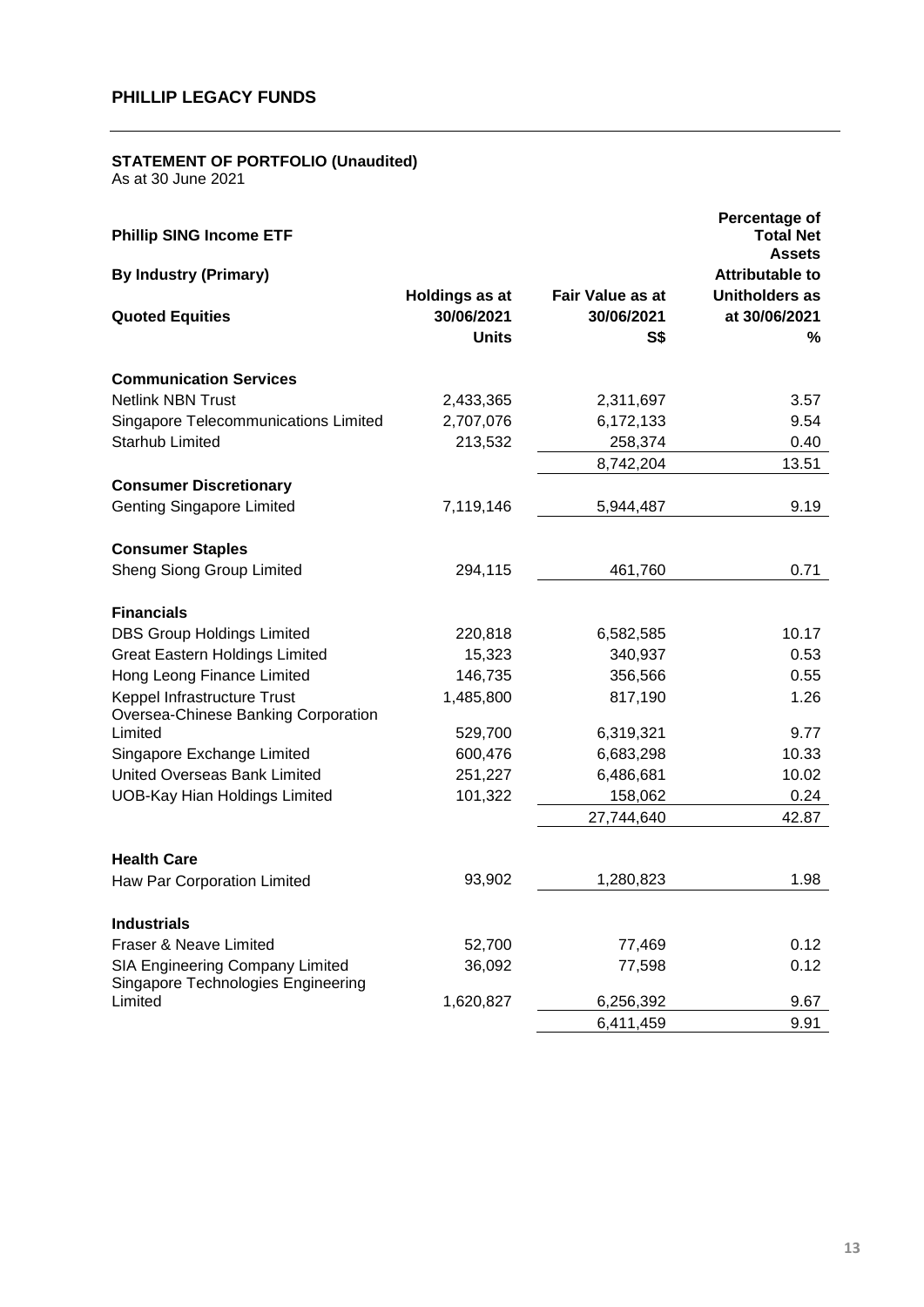### **STATEMENT OF PORTFOLIO (Unaudited) (continued)**

| <b>Phillip SING Income ETF</b>                  |                                                     |                                                     | Percentage of<br><b>Total Net</b><br><b>Assets</b> |
|-------------------------------------------------|-----------------------------------------------------|-----------------------------------------------------|----------------------------------------------------|
| <b>By Industry (Primary)</b>                    |                                                     |                                                     | <b>Attributable to</b>                             |
| <b>Quoted Equities</b>                          | <b>Holdings as at</b><br>30/06/2021<br><b>Units</b> | <b>Fair Value as at</b><br>30/06/2021<br><b>S\$</b> | <b>Unitholders as</b><br>at 30/06/2021<br>%        |
| <b>Information Technology</b>                   |                                                     |                                                     |                                                    |
| <b>Venture Corporation Limited</b>              | 242,004                                             | 4,648,897                                           | 7.18                                               |
| <b>Real Estate Investment Trusts</b><br>(REITS) |                                                     |                                                     |                                                    |
| AIMS Apac REIT Management Limited               | 68,556                                              | 100,777                                             | 0.15                                               |
| CapitaLand Mall Trust REIT                      | 1,094,790                                           | 2,288,111                                           | 3.54                                               |
| <b>Frasers Centrepoint Trust</b>                | 408,800                                             | 993,384                                             | 1.53                                               |
| Keppel DC REIT                                  | 726,942                                             | 1,810,086                                           | 2.80                                               |
| Keppel-KBS US REIT                              | 171,000                                             | 179,323                                             | 0.28                                               |
| <b>Mapletree Commercial Trust</b>               | 378,311                                             | 813,369                                             | 1.26                                               |
| Mapletree Industrial Trust                      | 724,537                                             | 2,050,440                                           | 3.17                                               |
| Mapletree Logistics Trust                       | 372,351                                             | 759,596                                             | 1.17                                               |
| Parkway Life REIT                               | 62,407                                              | 285,200                                             | 0.44                                               |
| Prime US REIT                                   | 239,583                                             | 277,012                                             | 0.43                                               |
| Sasseur Real Estate Investment Trust            |                                                     |                                                     |                                                    |
| <b>REIT</b>                                     | 172,564                                             | 162,210                                             | 0.25                                               |
|                                                 |                                                     | 9,719,508                                           | 15.02                                              |
| <b>Transport</b>                                |                                                     |                                                     |                                                    |
| <b>SBS Transit Limited</b>                      | 27,745                                              | 83,790                                              | 0.13                                               |
| <b>Portfolio of investments</b>                 |                                                     | 65,037,568                                          | 100.50                                             |
| <b>Other net liabilities</b>                    |                                                     | (325, 642)                                          | (0.50)                                             |
| Net assets attributable to<br>unitholders       |                                                     | 64,711,926                                          | 100.00                                             |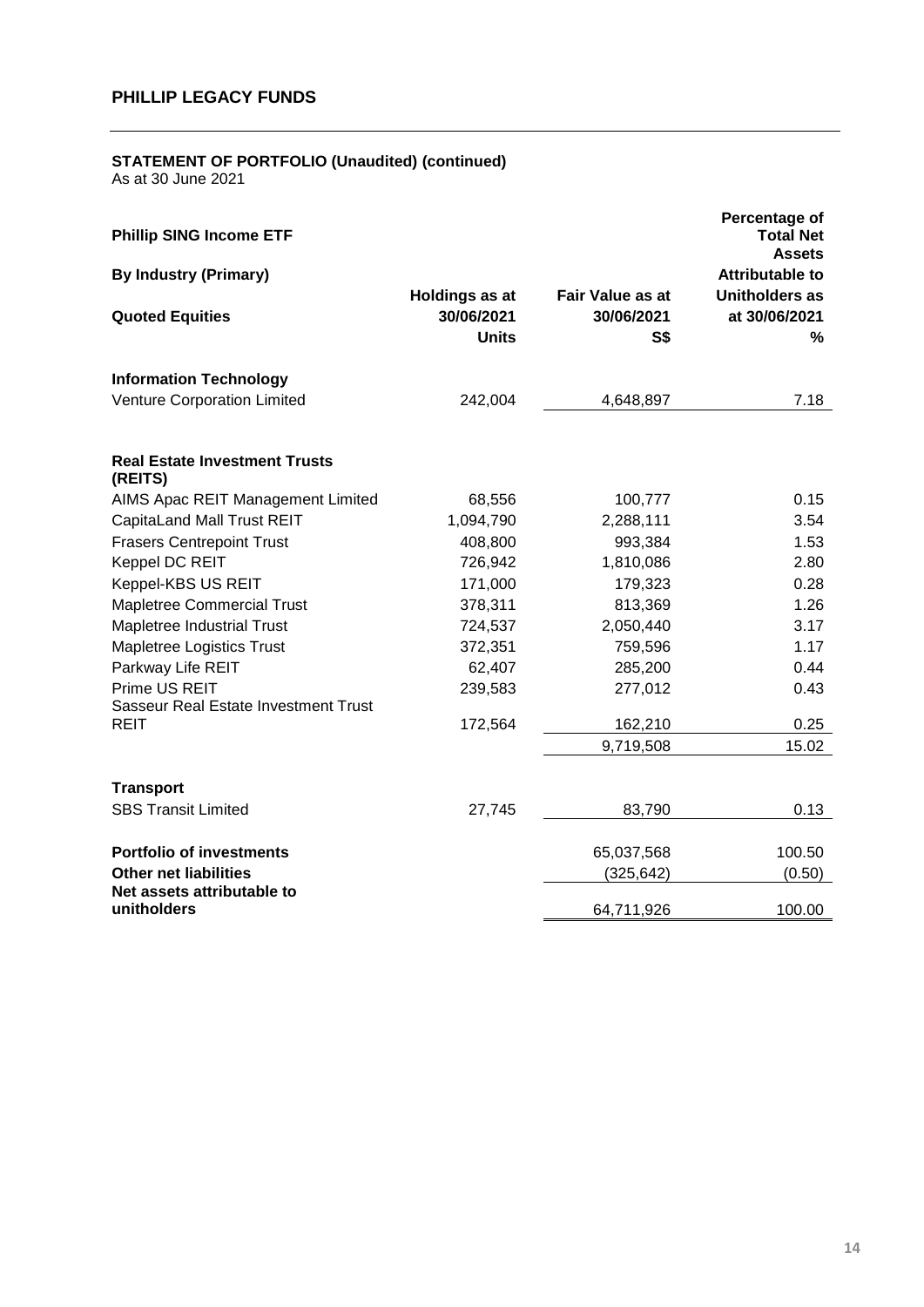#### **STATEMENT OF PORTFOLIO (Unaudited) (continued)** As at 30 June 2021

**Percentage of Percentage of Phillip SING Income ETF Total Net Assets Total Net Assets By Industry (Summary) Attributable to Attributable to Unitholders as Unitholders as at 30/06/2021 at 31/12/2020 Quoted Equities % %** Communication Services 13.51 14.91 Consumer Discretionary **6.24 6.24 6.24 6.24 6.24 6.24** Consumer Staples **1.99** 2.1 2.99 Financials 42.87 38.85 Healthcare 1.98 3.82 Industrials 9.91 8.69 Information Technology 7.18 3.22 Real Estate Investment Trusts (REITS) 15.02 22.57 Transport 0.13 0.16 **Portfolio of investments** 100.50 99.45 **Other net (liabilities)/assets** (0.50) 0.55 Net assets attributable to unitholders **100.00 100.00 100.00** 

|                                        |                      | Percentage of    | Percentage of    |
|----------------------------------------|----------------------|------------------|------------------|
| <b>Phillip SING Income ETF</b>         |                      | <b>Total Net</b> | <b>Total Net</b> |
|                                        |                      | <b>Assets</b>    | <b>Assets</b>    |
| By Geography (Secondary)               |                      | Attributable to  | Attributable to  |
|                                        | <b>Fair Value as</b> | Unitholders as   | Unitholders as   |
|                                        | at 30/06/2021        | at 30/06/2021    | at 31/12/2020    |
|                                        | S\$                  | ℅                | %                |
| <b>Quoted Equities</b>                 |                      |                  |                  |
| Singapore                              | 65.037.568           | 100.50           | 99.45            |
| <b>Portfolio of investments</b>        | 65,037,568           | 100.50           | 99.45            |
| Other net (liabilities)/assets         | (325,642)            | (0.50)           | 0.55             |
| Net assets attributable to unitholders | 64,711,926           | 100.00           | 100.00           |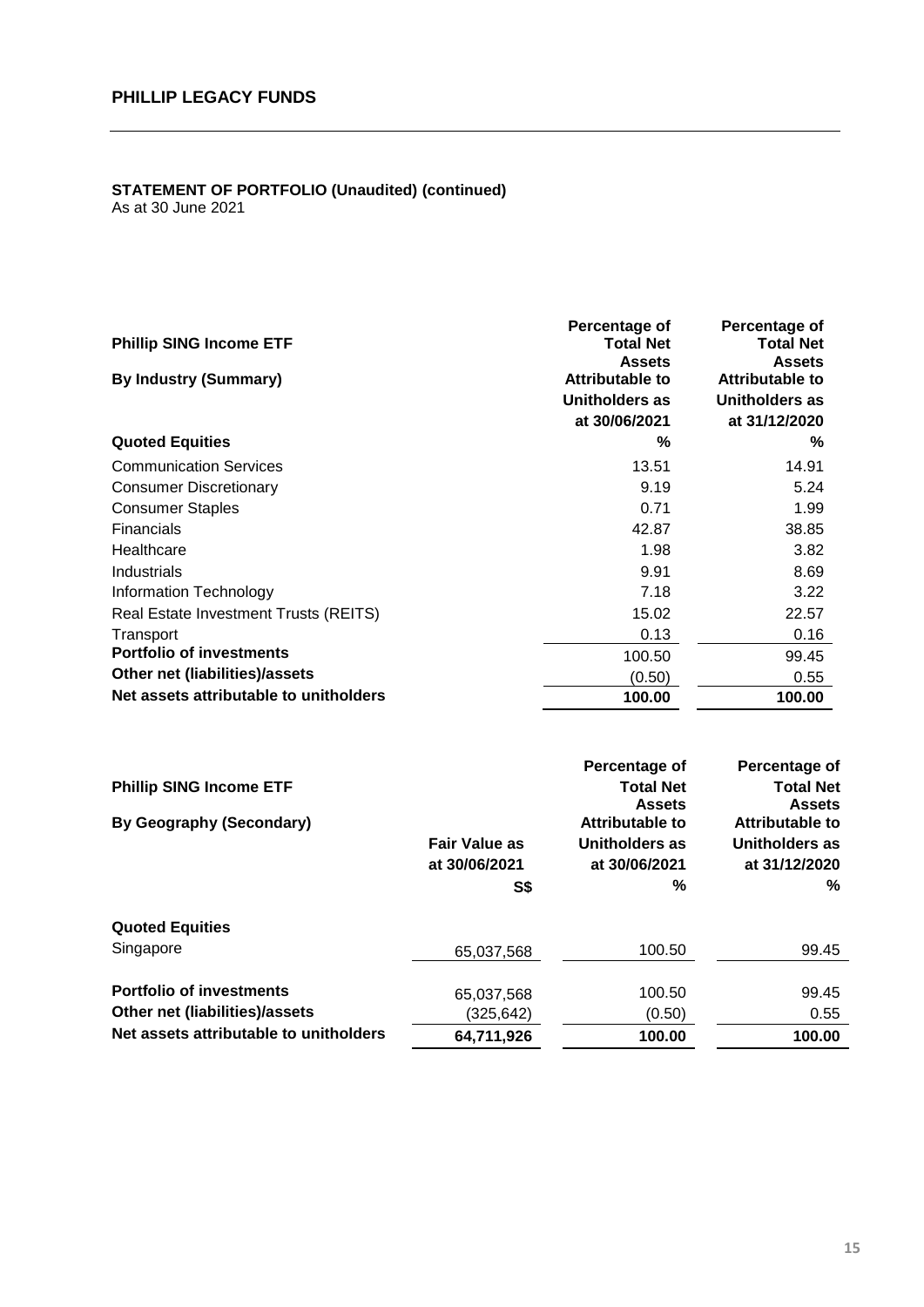# **STATEMENT OF PORTFOLIO (Unaudited)**

| <b>Phillip SGD Money Market ETF</b>                                                |                                                     |                                       | Percentage of<br><b>Total Net</b><br><b>Assets</b> |
|------------------------------------------------------------------------------------|-----------------------------------------------------|---------------------------------------|----------------------------------------------------|
| <b>By Industry (Primary)</b>                                                       |                                                     |                                       | <b>Attributable to</b>                             |
| <b>Quoted Bonds</b>                                                                | <b>Holdings as at</b><br>30/06/2021<br><b>Units</b> | Fair Value as at<br>30/06/2021<br>S\$ | <b>Unitholders as</b><br>at 30/06/2021<br>%        |
| <b>Communication Services</b><br><b>Singtel Group Treasury Series MTN</b>          |                                                     |                                       |                                                    |
| 2.72% 03/09/2021<br>Starhub Ltd Series MTN 3.08%                                   | 1,000,000                                           | 1,002,060                             | 0.86                                               |
| 12/09/2022                                                                         | 1,000,000                                           | 1,023,390                             | 0.87                                               |
|                                                                                    |                                                     | 2,025,450                             | 1.73                                               |
| <b>Consumer</b><br><b>City Developments Limited Series MTN</b><br>3.75% 06/07/2022 | 2,500,000                                           | 2,556,150                             | 2.19                                               |
| <b>Diversified</b><br>Wharf Finance No 1 Limited Series<br>EMTN 4.5% 20/07/2021    | 3,250,000                                           | 3,252,763                             | 2.78                                               |
| <b>Financials</b><br>Kookmin Bank/Hong Kong Series CD<br>0% 27/05/2022             | 1,000,000                                           | 994,360                               | 0.85                                               |
| MAS Bill Zcp Series 28 02/07/2021                                                  | 8,000,000                                           | 7,999,881                             | 6.84                                               |
| MAS Bill Zcp Series 28 09/07/2021                                                  | 7,000,000                                           | 6,999,533                             | 5.99                                               |
| MAS Bill Zcp Series 28 16/07/2021                                                  | 7,000,000                                           | 6,999,277                             | 5.98                                               |
|                                                                                    |                                                     | 22,993,051                            | 19.66                                              |
| <b>Industrials</b><br>Keppel Corp Limited Series 5 3.145%                          |                                                     |                                       |                                                    |
| 14/02/2022                                                                         | 3,750,000                                           | 3,796,875                             | 3.25                                               |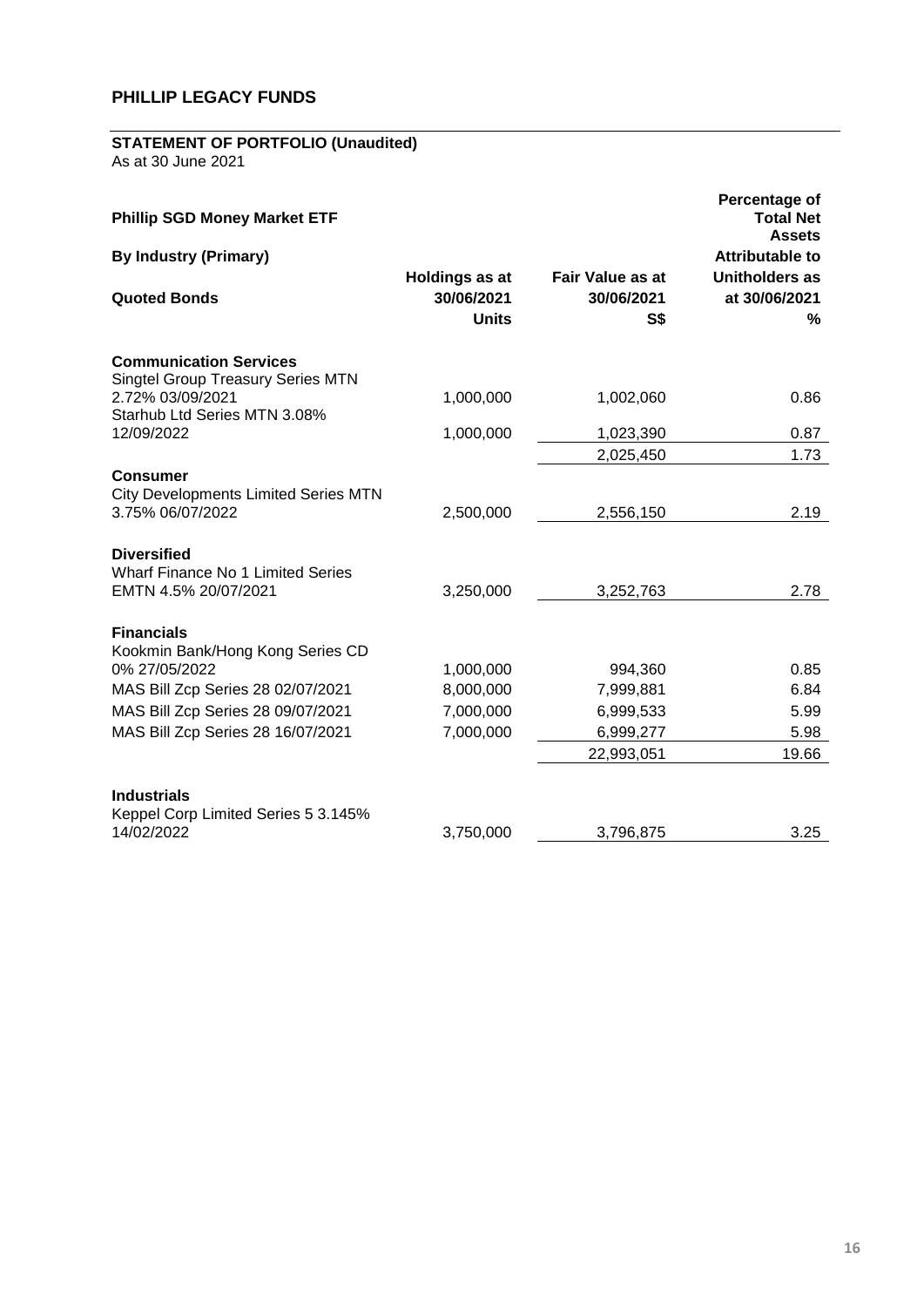# **STATEMENT OF PORTFOLIO (Unaudited) (continued)**

| <b>Phillip SGD Money Market ETF</b>                                            |                                              |                                                         | Percentage of<br><b>Total Net</b><br><b>Assets</b> |
|--------------------------------------------------------------------------------|----------------------------------------------|---------------------------------------------------------|----------------------------------------------------|
| <b>By Industry (Primary)</b>                                                   |                                              |                                                         | Attributable to                                    |
| <b>Quoted Bonds</b>                                                            | Holdings as at<br>30/06/2021<br><b>Units</b> | <b>Fair Value as at</b><br>30/06/2021<br>S <sub>3</sub> | <b>Unitholders as</b><br>at 30/06/2021<br>%        |
| <b>Real Estate Investment Trust (REITS)</b><br>Ascendas Real Estate Investment |                                              |                                                         |                                                    |
| Series 10 3.2% 03/06/2022<br>Ascendas Real Estate Investment Trust             | 2,000,000                                    | 2,042,320                                               | 1.75                                               |
| Series 4 03/02/2022<br><b>Capitamalls Asia Treasury Series</b>                 | 1,000,000                                    | 1,018,470                                               | 0.87                                               |
| EMTN 3.7% 29/08/2022                                                           | 1,250,000                                    | 1,287,362                                               | 1.10                                               |
| <b>Frasers Property Treasury Series MTN</b><br>3.95% 07/10/2021                | 1,500,000                                    | 1,510,095                                               | 1.29                                               |
| Keppel Land Limited Series MTN 3.8%<br>08/06/2022                              | 1,000,000                                    | 1,024,610                                               | 0.88                                               |
| RCS Trust Series MTN 2.6%<br>05/06/2023                                        | 3,000,000                                    | 3,086,460                                               | 2.64                                               |
| <b>Wheelock Finance Limited Series</b><br>EMTN 4.5% 02/09/2021                 | 5,000,000                                    | 5,021,300                                               | 4.29                                               |
| Wing Tai Holdings Series MTN 4%<br>07/10/2021                                  | 5,250,000                                    | 5,277,353                                               | 4.51                                               |
|                                                                                |                                              | 20,267,970                                              | 17.33                                              |
| Accrued interest receivable on debt                                            |                                              |                                                         |                                                    |
| securities                                                                     |                                              | 377,594                                                 | 0.32                                               |
| <b>Portfolio of investments</b>                                                |                                              | 55,269,853                                              | 47.26                                              |
| Other net assets                                                               |                                              | 61,677,397                                              | 52.74                                              |
| Net assets attributable to<br>unitholders                                      |                                              | 116,947,250                                             | 100.00                                             |